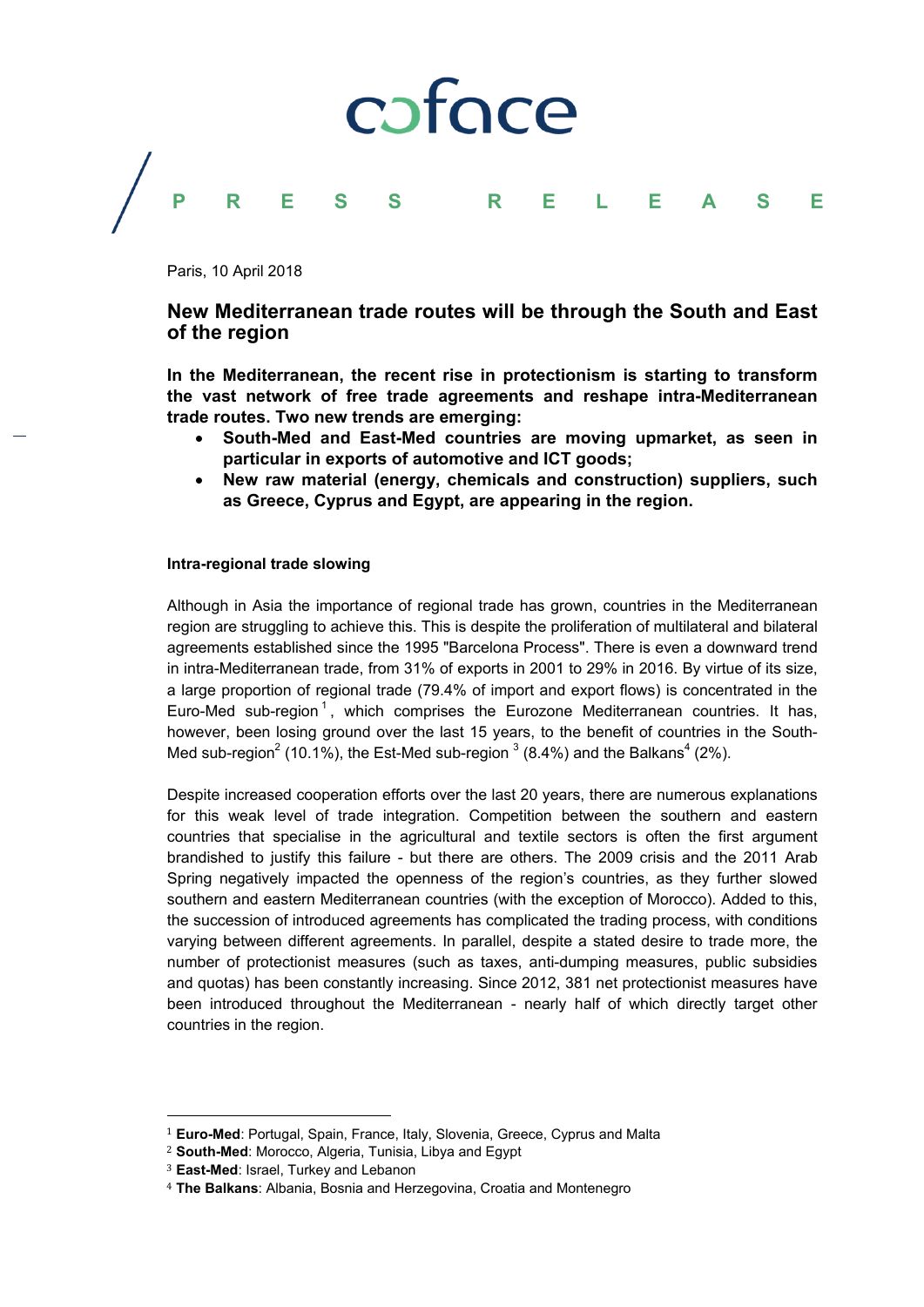# cofoce **PRESS RELEASE**

## **South and East-Med countries increase automotive and ICT exports, and starting supplying raw materials**

New trends have been emerging in the export structure of countries in the Mediterranean basin since the 2000s. Euro-Med appears to be losing ground in high value-added sectors, such as automotives and ICT (information and communication technology), in favour of exports of processed agricultural produce and chemicals. The South-Med and East-Med countries are beginning to move upmarket at the expense of traditional sectors such as textiles. These dynamics are less marked in the Balkans, although there is clearly an increase in exports of agri-food goods and metals. In addition, trade between north African countries and eastern Mediterranean countries has been strengthening and new trade routes are beginning to emerge.

## **Automotive: Morocco and Turkey -> Euro-Med and East-Med**

The policy adopted by Morocco and Turkey, of joining global value chains by developing and strengthening industrial sectors, has contributed to a reconfiguration of automotive exports within the Mediterranean. In 2016, Turkey accounted for 13% of regional automotive exports (compared to just 2% in 2000), with an increase in flows to Euro-Med countries. During the period 2012-2016, Morocco's automotive exports to the Mediterranean accounted for 13% of the country's total exports. Although these exports are still mainly destined for the European market, its partners also include Turkey and Egypt.

#### **ICT: Tunisia and Morocco -> Euro-Med**

Both Tunisia and Morocco are undergoing expansion in terms of ICT exports. In Tunisia, this new specialisation is reflected in an increase in exports to the Euro-Med (mainly France, but also Spain) and now accounts for 30% of all the country's exports to this sub-region. For Morocco, there are evolutions in the main export destinations, with recipients of flows increasing in Spain and Italy, while decreasing in France, Portugal and Malta.

# **Energy: Greece and Malta -> East-Med**

Although energy continues to be the most traded within the Mediterranean, the structure of the sector is changing. Gas and oil exports are losing importance in favour of refined products. Greece and Malta are seeing increasing exports to East-Med countries, such as Turkey and Egypt.

# **Chemicals: Egypt and Cyprus ->East-Med and Euro-Med**

One of Egypt's traditional industries is the chemicals and plastics sector. Export-oriented, Turkey and Lebanon are its main customers, while flows towards the Euro-Med are up, particularly to France. Cyprus is also targeting East Mediterranean countries such as Israel, Greece and Lebanon.